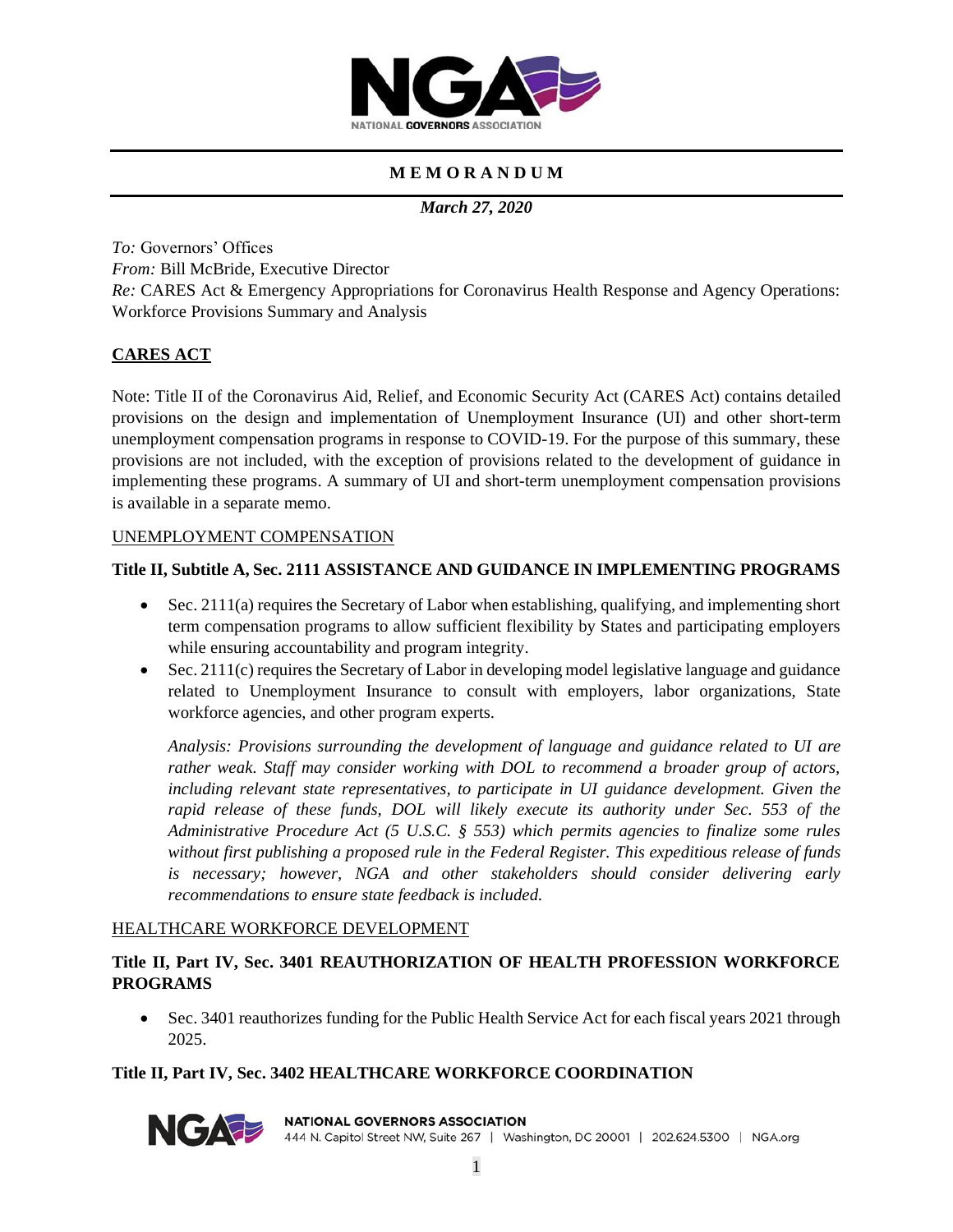- Sec.  $3402(a)(1)$  directs the Secretary of Health and Human Services, in consultation with the Advisory Committee on Training in Primary Care Medicine and Dentistry and the Advisory Council on Graduate Medical Education, to develop a comprehensive and coordinated plan with respect to the health care workforce development programs of the Department of Health and Human Services, including education and training programs.
- Sec. 3402(b) directs the Secretary to coordinate with the heads of other Federal agencies and departments that fund or administer health care workforce development programs, including education and training programs, to evaluate the performance of training programs to meet healthcare workforce needs and implement improvements to address gaps.

### **Title II, Part IV, Sec. 3403 EDUCATION AND TRAINING RELATED TO GERIATRICS**

- Sec. 3403(a) authorizes the Secretary to make available funding for Geriatrics Workforce Enhancement Programs to support the training of health professionals in geriatrics, including training and fellowships, to address gaps in care for older adults.
- Sec.  $3403(a)(2)(B)$  makes available these funds for the purposes of 1) clinical training on integrated geriatrics and primary care delivery, 2) interprofessional training across disciplines on the care of older adults, 3) establishing or maintaining training-related community-based programs for older adults, 4) providing education on Alzheimer's disease and related dementias to families and caregivers of older adults.
- Sec.  $3403(a)(5)(A)(i)$  states that priority shall be given to programs which demonstrate coordination with another Federal or State program or another public or private entity, are designed to meet the needs of rural or otherwise underserved older adults, including in Indian Tribes or Tribal organizations. Priority may also be given to any program which has a shortage of geriatric workforce professionals, which aims to integrate geriatrics into primary care, integrates and emphasizes geriatrics into other health care settings, and which supports the training of medical faculty and providers on geriatrics.
- Sec. 3403(d) authorizes \$40,737,000 for FFY 2021 through 2025 for the establishment of a new Geriatric Academic Career Awards program to promote the career development of academic geriatricians or other academic geriatrics health professionals.

*Analysis: These provisions are aimed at addressing the unique needs of older Americans who are disproportionately affected by COVID-19. This Sec. offers a unique opportunity to prioritize coordinated care for older Americans, including efforts to prevent and treat Alzheimers. Priority on rural states will ensure that states which maintain the highest percentage of older Americans, however, are smaller and more rural in nature and with fewer COVID-19 cases, still receive funding. This allocation will likely limit the available resources for states facing a larger number of COVID-19 cases, including California and New York.* 

# **Title III, Part IV, Sec. 3404 NURSING WORKFORCE DEVELOPMENT**

• Sec. 3404 (a) $(1)(18)$  adds to the list of eligible entities for funds for nursing workforce development, "Nurse Managed Health Clinic", including nurse practice arrangements, managed by advanced practice nurses that provide primary care or wellness services to underserved or vulnerable populations and that is associated with a school, college, university, federally qualified



#### **NATIONAL GOVERNORS ASSOCIATION**

444 N. Capitol Street NW, Suite 267 | Washington, DC 20001 | 202.624.5300 | NGA.org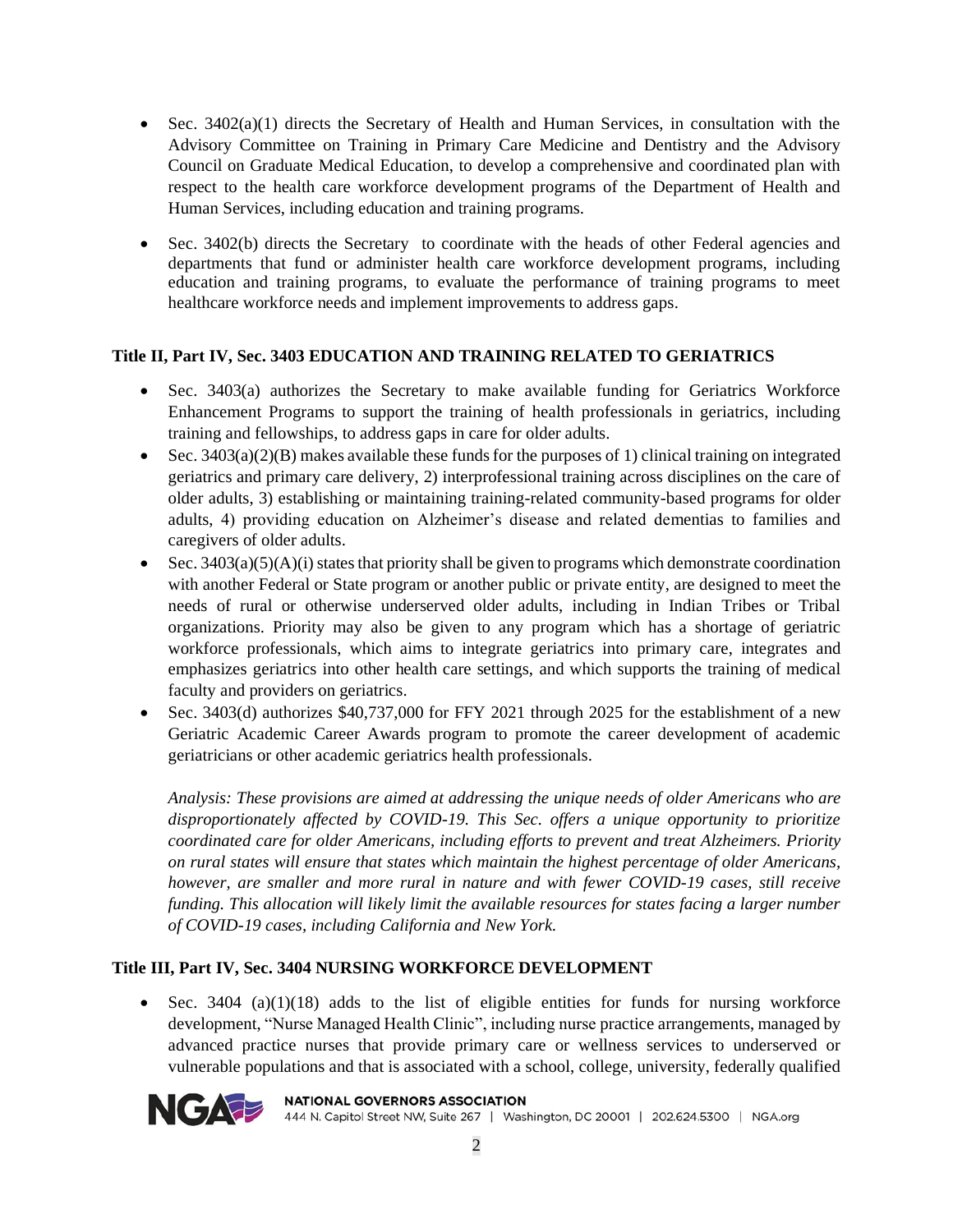health center or independent nonprofit health or social services agency.

*Analysis: This provision amends the Nursing Workforce Development programs to bolster nursing education to address the shortage in supply of nurses throughout the United States, particularly in rural and medically underserved communities. This is characteristic of other health crises, as Congress has traditionally used the Title VIII authorities as a mechanism to address nursing shortages.*

• Sec. 3404 (a) clarifies that funds may be used to 1) support training and education of nursing students related to the distribution of the nursing workforce and existing or projected nursing workforce shortages in geographic areas that have been identified as having, or that are projected to have, a nursing shortage, 2) increase access an quality to quality nursing services, including supporting the advanced training of nursing professionals, and 3) address the strategic priorities of the Secretary.

*Analysis: This provision clarifies use of federal funds under the Nursing Workforce Development programs and is most likely aimed at expanding allowable uses to increase the supply of nurses and align them with healthcare workforce needs, including COVID-19.* 

#### WORKFORCE RESPONSE ACTIVITIES

### **Title III, Part IV, Subtitle B, Sec. 3515 WORKFORCE RESPONSE ACTIVITIES**

• Sec. 3515 (a) allows local areas to use up to 20 percent of their program year 2019 Title I Adult, Dislocated Worker, and Youth funds to cover administrative costs if 10 percent or more of administrative costs are used to respond to the qualifying emergency (COVID-19).

*Analysis: This provision will help local boards develop the capacity to operationalize and administer funds as well as support the health and safety of workforce services staff, including but not limited to increasing hiring, providing professional development, and enabling technological solutions for providing virtual services. The 10 percent allowance ensures that local areas are expending the additional funding to meet the needs of businesses and workers that have been impacted by COVID-19.*

• Sec. 3515 (b)(1) Allows the discretionary use of program year 2019 Governor's WIOA 15 percent discretionary unobligated funds to be used in statewide Rapid Response activities.

*Analysis: Unobligated discretionary funding may now be used to bolster Rapid Response activities, such as Layoff Aversion strategies for businesses or provide supportive services and reemployment resources for dislocated workers. This may have little impact for states that have smaller formula funding allocations since most of the Governor's discretionary funding will be obligated to meet State Workforce Board administrative support needs; provide for mandated evaluation and assessment; and be used for pilot or demonstration programs to support continuous system improvement.*